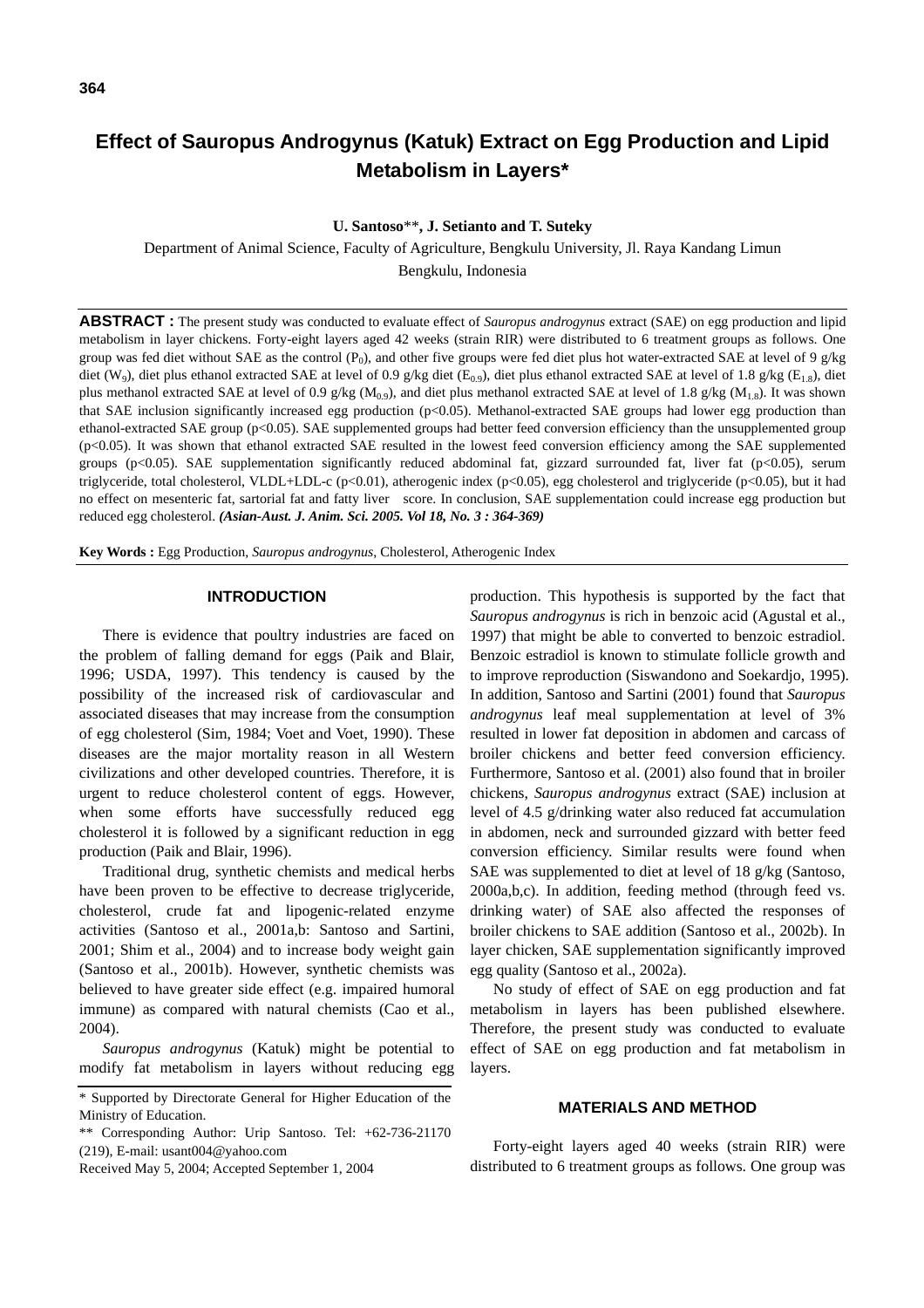**Table 1.** Composition of experimental diet

| Feedstuff                                       |         |            |
|-------------------------------------------------|---------|------------|
| Yellow corn $(\%)$                              | 50.0    |            |
| Soybean meal (%)                                | 14.0    |            |
| Rice bran $(\%)$                                | 20.0    |            |
| Fish meal $(\%)$                                | 7.0     |            |
| Oil(%)                                          | 2.0     |            |
| Calcium carbonate (%)                           | 3.5     |            |
| Mineral $mix^1$ (%)                             | 3.0     |            |
| Premix <sup>2</sup> $(\% )$                     | 0.5     |            |
| Calculated analysis                             |         |            |
| Metabolizable energy (kcal/kg)                  | 2,850.0 |            |
| Protein $(\%)$                                  | 16.5    |            |
| $Commarcial$ mineral mixture contained $32.5\%$ | colojum | and $10\%$ |

16.5 1 Commercial mineral mixture contained 32.5% calcium and 10% phosphor.  $\overline{2}$ 

Supplied per kg diet 6,000 IU vitamin A, 1,000 IU vitamin  $D_3$ , 4 IU vitamin E, 1 mg vitamin B<sub>1</sub>, 2.5 mg vitamin B<sub>2</sub>, 0.25 vitamin B<sub>6</sub>, 1 mg vitamin K, 1.25 mg vitamin C, 20 mg Niacin, 10 mg iron, 3 mg Ca-D Panto-thenate, 5 mg choline chloride, 15 mg methionine, 60 mg manganese, 0.1 mg iodine, 50 mg zinc, 0.1 mg cobalt, 2 mg cuprum, 5 mg santoquin, 10.5 mg zinc bacitracine.

fed diet without SAE as the control  $(P_0)$ , and other five groups were fed diet plus hot water-extracted SAE at level of 9 g/kg diet  $(W_9)$ , diet plus ethanol extracted SAE at level of 0.9 g/kg diet  $(E_{0.9})$ , diet plus ethanol extracted SAE at level of 1.8 g/kg  $(E_{1.8})$ , diet plus methanol extracted SAE at level of 0.9 g/kg  $(M<sub>0.9</sub>)$ , and diet plus methanol extracted SAE at level of 1.8 g/kg  $(M_{1.8})$ . The composition of basal diet is presented in Table 1. All layers were given drinking water *ad libitum*, and they were fed diets for 100 g daily. They were raised in stainless steel individual cages with continuous lighting, water was provided *ad libitum*, whereas diet was provided 100 g/head/day. Layers were provided SAE for 10 weeks.

Hot water extracted SAE was prepared as described by Santoso et al. (2001). *Sauropus androgynus* leaf (waste leaf which is not consumable) was collected from the field, dried under the sun, and mixed with water (one kilogram of leaf was mixed in 5 liters of water). The mixture was boiled at 90°C for 20 minutes, filtered and the supernatant obtained was the dried at 55°C for 36 h. The dried extract was then stored in a sealed plastic bag.

Ethanol extracted SAE was prepared as described by Darise and Wiryowidagdo (1997). Dried *Sauropus androgynus* leaf was percolated using a maceration technique with 96% alcohol as a solvent. The leaf was mixed with ethanol 96% (one kilogram of leaf was macerated in 10 liters of ethanol) and then stirred for about 6 h. After this, the mixture was stored for 18 h. The mixture was filtered and the residue was percolated in the same way until the solvent appeared clear. The filtrate was then evaporated using rotary-evaporator.

Methanol extracted SAE was prepared as described by Risfaheri et al. (1997). Dried *Sauropus androgynus* leaf was percolated using a maceration technique with methanol as a solvent. The leaf was mixed with methanol (one kilogram of leaf was macerated in 10 liters of ethanol) and then stirred for about one hour. After this, the mixture was stored for 5 days. The mixture was stirred every 24 h. The mixture was filtered and the residue was percolated in the same way until the solvent appeared clear. The filtrate was then evaporated using rotary-evaporator.

Egg production, feed intake and feed conversion efficiency were calculated. At 50 weeks of age, 4 layers of each group were selected by weight, and the blood was collected through wing vein. Blood was then centrifuged at 600×g for 10 minutes. The concentration of triglyceride, total cholesterol and HDL-cholesterol were measured by the procedure of manufacturer using commercial kits (Bio System SA, Spain). VLDL+LDLcholesterol was calculated using the following equation: Total cholesterol-HDL-cholesterol. To estimate the risk of atherosclerosis, the atherogenic index was calculated as follows:

#### Total Cholesterol - HDL-cholesterol

#### HDL-cholesterol

After collecting blood, layers were then slaughtered and four areas of adipose tissue (abdomen, gizzard, mesenteric and sartorial), liver, gizzard, spleen, heart, intestine and caecum were removed and weighed. Liver fat was measured by the method of AOAC (1980). Four eggs from each treatment groups were collected and egg yolk was then separated. Egg yolk was diluted with distilled water (1:11, w/w), and the contents of yolk cholesterol and triglyceride were then measured by the procedure of manufacturer using commercial kits (Bio System SA, Spain).

All data were analyzed using ANOVA, and orthogonal contrast was used if there was significantly different at p<0.05.

## **RESULTS**

Table 2 shows effect of SAE on egg production and feed

**Table 2.** Effect of *Sauropus androgynus* extract (SAE) on egg production and feed conversion ratio in layers

|                       | .    | $\sigma$ <sub>c</sub> $\ldots$ $\ldots$ $\ldots$ $\ldots$ | -00       |            |           | ----      |           |        |
|-----------------------|------|-----------------------------------------------------------|-----------|------------|-----------|-----------|-----------|--------|
| Variable              |      | $W_{0}$                                                   | $E_{0.9}$ | Ē<br>$E_1$ | $M_{0.9}$ | $M_{1.8}$ | <b>SD</b> | ANOVA  |
| Henday egg, %         | 47.1 | 53.2                                                      | 57.8      | 63.5       | 56.1      | 48.7      | 3.4       | p<0.05 |
| g/bird                | ,942 | 2,186                                                     | 2.625     | 2,705      | 2.362     | 2,018     | 50.5      | p<0.05 |
| Feed conversion ratio | 3.63 | 3.30                                                      | 2.70      | 2.62       | 2.98      | 3.48      | 0.25      | p<0.05 |

 $P_0$ =without SAE; W<sub>9</sub>=hot-water SAE at 9 g/kg; E<sub>0.9</sub>=ethanol-SAE at level 0.9 g/kg.

 $E_{1.8}$ =ethanol-SAE at level of 1.8 g/kg; P<sub>4</sub>=methanol SAE at level of 0.9 g/kg; P<sub>5</sub>=methanol SAE at level of 1.8 g/kg.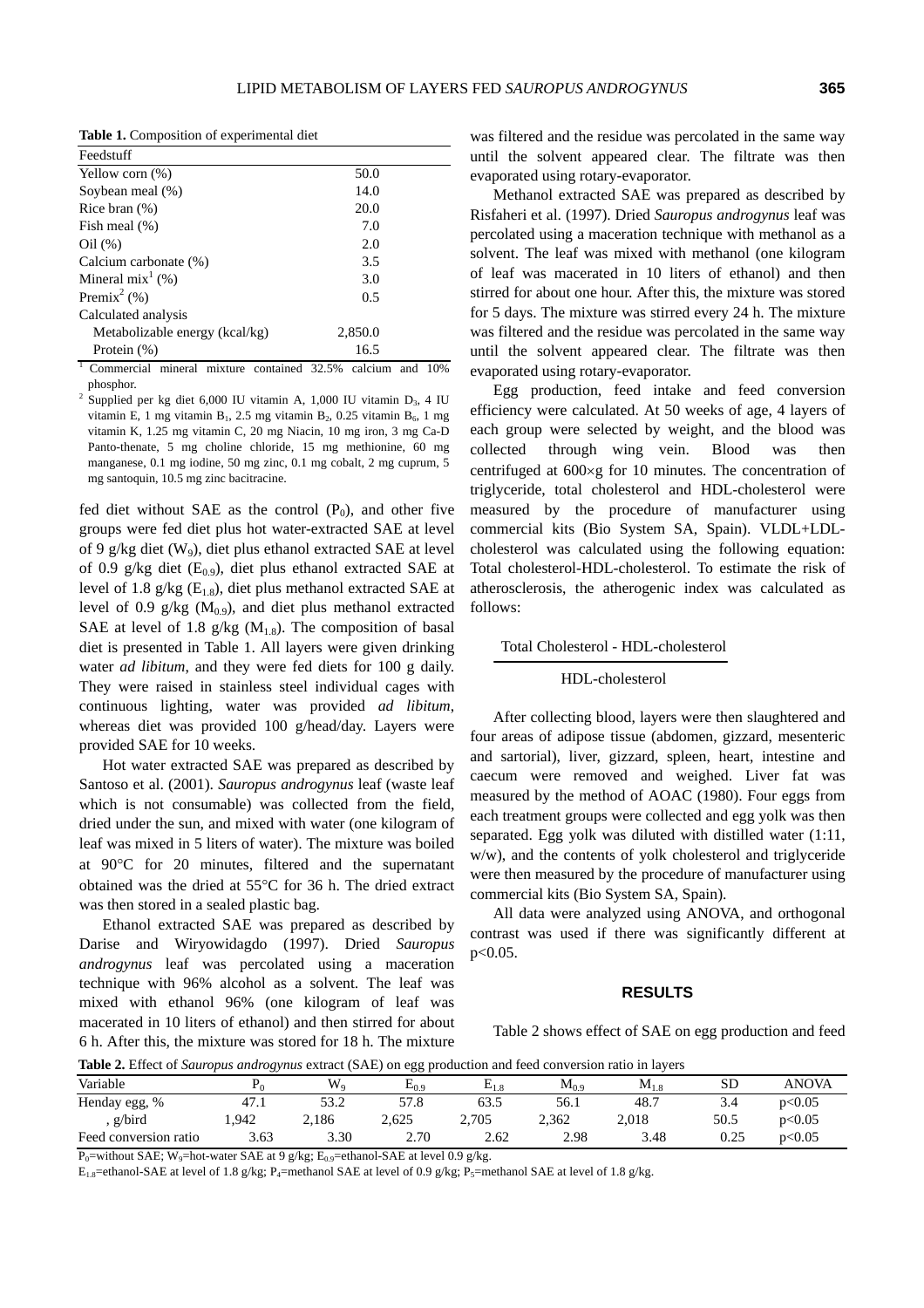#### **366** SANTOSO ET AL.

| Table 3. Result of orthogonal contrast of egg production and feed conversion ratio |  |  |  |  |
|------------------------------------------------------------------------------------|--|--|--|--|
|                                                                                    |  |  |  |  |

| Variables             | $P_0$ vs. $W_9$ , $E_{0.9}$ , $E_{1.8}$ , $M_{0.9}$ , $M_{1.8}$ $W_9$ vs. $E_{0.9}$ , $E_{1.8}$ , $M_{0.9}$ , $M_{1.8}$ $E_{0.9}$ , $E_{1.8}$ vs. $M_{0.9}$ , $M_{1.8}$ |  | $E_{0.9}$ vs. $E_{1.8}$ | $M_{0.9}$ vs. $M_{1.8}$ |
|-----------------------|-------------------------------------------------------------------------------------------------------------------------------------------------------------------------|--|-------------------------|-------------------------|
| Henday egg, %         |                                                                                                                                                                         |  | NS                      |                         |
|                       |                                                                                                                                                                         |  |                         |                         |
| Feed conversion ratio |                                                                                                                                                                         |  |                         |                         |

P<sub>0</sub>=without SAE; M<sub>9</sub>=hot-water SAE at 9 g/kg; E<sub>0.9</sub>=ethanol-SAE at level 0.9 g/kg.

 $E_{1.8}$ =ethanol-SAE at level of 1.8 g/kg;  $M_{0.9}$ =methanol SAE at level of 0.9 g/kg;  $M_{1.8}$ =methanol SAE at level of 1.8 g/kg.

|  |  |  |  |  |  |  | Table 4. Effect of Sauropus androgynus extract on fat accumulation, serum lipid fractions and egg cholesterol and triglyceride in layer |  |
|--|--|--|--|--|--|--|-----------------------------------------------------------------------------------------------------------------------------------------|--|
|--|--|--|--|--|--|--|-----------------------------------------------------------------------------------------------------------------------------------------|--|

| Variable                                 | $P_0$ | $W_{9}$ | $\mathrm{E_{0.9}}$ | $E_{1.8}$ | $M_{0.9}$ | $M_{1.8}$ | SD   | <b>ANOVA</b> |
|------------------------------------------|-------|---------|--------------------|-----------|-----------|-----------|------|--------------|
| Abdominal fat $(g)$                      | 24.0  | 9.7     | 18.3               | 11.5      | 7.4       | 11.6      | 3.8  | p<0.05       |
| Gizzard surrounded fat $(g)$             | 9.8   | 4.4     | 6.1                | 3.5       | 4.0       | 5.6       | 1.3  | p<0.05       |
| Mesenteric fat $(g)$                     | 5.7   | 3.2     | 4.0                | 2.2       | 2.3       | 3.8       | 1.2  | NS.          |
| Sartorial fat $(g)$                      | 5.2   | 2.7     | 4.2                | 3.3       | 2.2       | 3.4       | 2.1  | NS.          |
| Hepatic fat $(\%)$                       | 5.2   | 3.8     | 4.2                | 4.6       | 3.3       | 3.5       | 0.6  | p<0.05       |
| Fatty liver score                        | 2.9   | 2.1     | 2.3                | 2.6       | 1.8       | 1.9       | 0.8  | <b>NS</b>    |
| Serum $(mg/dl)$                          |       |         |                    |           |           |           |      |              |
| - triglyceride                           | 140   | 95.3    | 135.6              | 181.0     | 103.2     | 147.5     | 12.5 | p<0.01       |
| - total cholesterol                      | 120.7 | 98.7    | 160.4              | 149.1     | 121.9     | 105.2     | 15.2 | p<0.01       |
| - HDL-c                                  | 55.6  | 59.5    | 66.1               | 66.8      | 60.6      | 63.2      | 4.0  | p<0.01       |
| - VLDL+LDL-c                             | 65.0  | 39.0    | 94.1               | 82.1      | 60.9      | 41.8      | 5.3  | p<0.01       |
| Atherogenic index                        | 1.17  | 0.66    | 1.43               | 1.23      | 1.01      | 0.67      | 0.03 | p<0.05       |
| Egg $(mg/g$ wet yolk)                    |       |         |                    |           |           |           |      |              |
| - triglyceride                           | 67.8  | 63.5    | 58.9               | 73.1      | 48.5      | 57.5      | 7.5  | p<0.05       |
| - cholesterol<br><b>D</b> $110011$ $011$ | 21.6  | 12.9    | 11.7               | 16.4      | 19.6      | 22.1      | 4.3  | p<0.01       |

 $P_0$ =without SAE; W<sub>9</sub>=hot-water SAE at 9 g/kg; E<sub>0.9</sub>=ethanol-SAE at level 0.9 g/kg.

 $E_{1.8}$ =ethanol-SAE at level of 1.8 g/kg;  $M_{0.9}$ =methanol SAE at level of 0.9 g/kg;  $M_{1.8}$ =methanol SAE at level of 1.8 g/kg.

| Variables                  | $P_0$ vs. $W_9$ , $E_{0.9}$ , $E_{1.8}$ , $M_{0.9}$ , $M_{1.8}$ | $W_9$ vs. $E_{0.9}$ , $E_{1.8}$ , $M_{0.9}$ , $M_{1.8}$ $E_{0.9}$ , $E_{1.8}$ vs. $M_{0.9}$ , $M_{1.8}$ $E_{0.9}$ vs. $E_{1.8}$ |           |           | $M_{0.9}$ vs. $M_{1.8}$ |
|----------------------------|-----------------------------------------------------------------|---------------------------------------------------------------------------------------------------------------------------------|-----------|-----------|-------------------------|
| Abdominal fat $(g)$        | *                                                               | NS                                                                                                                              | <b>NS</b> | NS        | <b>NS</b>               |
| Gizzard surrounded fat (g) | *                                                               | <b>NS</b>                                                                                                                       | <b>NS</b> | <b>NS</b> | NS                      |
| Hepatic fat $(\%)$         | *                                                               | <b>NS</b>                                                                                                                       | <b>NS</b> | <b>NS</b> | *                       |
| Serum (mg/dl)              |                                                                 |                                                                                                                                 |           |           |                         |
| - triglyceride             | <b>NS</b>                                                       | $\ast$                                                                                                                          | ***       | *         | $**$                    |
| - total cholesterol        | <b>NS</b>                                                       | $\ast$                                                                                                                          | ***       | <b>NS</b> | *                       |
| - HDL-c                    | *                                                               | $\ast$                                                                                                                          | ****      | <b>NS</b> | NS                      |
| - VLDL+LDL-c               | NS                                                              | *                                                                                                                               | ***       | NS        | ∗                       |
| Atherogenic index          | *                                                               | $\ast$                                                                                                                          | *         | *         | *                       |
| Egg $(mg/g)$               |                                                                 |                                                                                                                                 |           |           |                         |
| - triglyceride             | NS                                                              | NS                                                                                                                              | *         | *         | NS                      |
| - cholesterol              | *                                                               | $\ast$                                                                                                                          | *         | *         | NS                      |

 $P_0$ =without SAE; W<sub>9</sub>=hot-water SAE at 9 g/kg; E<sub>0.9</sub>=ethanol-SAE at level 0.9 g/kg.

 $E_{1.8}$ =ethanol-SAE at level of 1.8 g/kg;  $M_{0.9}$ =methanol SAE at level of 0.9 g/kg;  $M_{1.8}$ =methanol SAE at level of 1.8 g/kg.

conversion efficiency. It was shown that SAE inclusion significantly affected egg production (p<0.05). SAE inclusion significantly increased egg production  $(p<0.05)$ (Table 3). Methanol-extracted SAE groups had lower egg production than ethanol-extracted SAE group  $(p<0.05)$ . It was shown that SAE supplementation significantly affected feed conversion efficiency (p<0.05). SAE supplemented groups had lower feed conversion ratio than the unsupplemented group ( $p<0.05$ ). It was shown that ethanol extracted SAE resulted in the lowest feed conversion efficiency among the SAE supplemented groups  $(p<0.05)$ .

Table 4 shows effect of SAE on fat profiles in layers. SAE supplementation significantly affected abdominal fat,

gizzard surrounded fat, liver fat  $(p<0.05)$ , serum triglyceride, total cholesterol, VLDL+LDL-cholesterol ( $p<0.01$ ), atherogenic index ( $p<0.05$ ), egg cholesterol and triglyceride (p<0.05), but it had no effect on mesenteric fat, sartorial fat and fatty liver score. SAE supplementation significantly reduced abdominal fat, gizzard surrounded fat, hepatic fat as compared with unsupplemented group (Table 5), whereas it increased HDL-cholesterol  $(p<0.01)$ .

# **DISCUSSION**

The main secondary metabolic compounds in katuk extract were monomethyl succinate, cis-2-methyl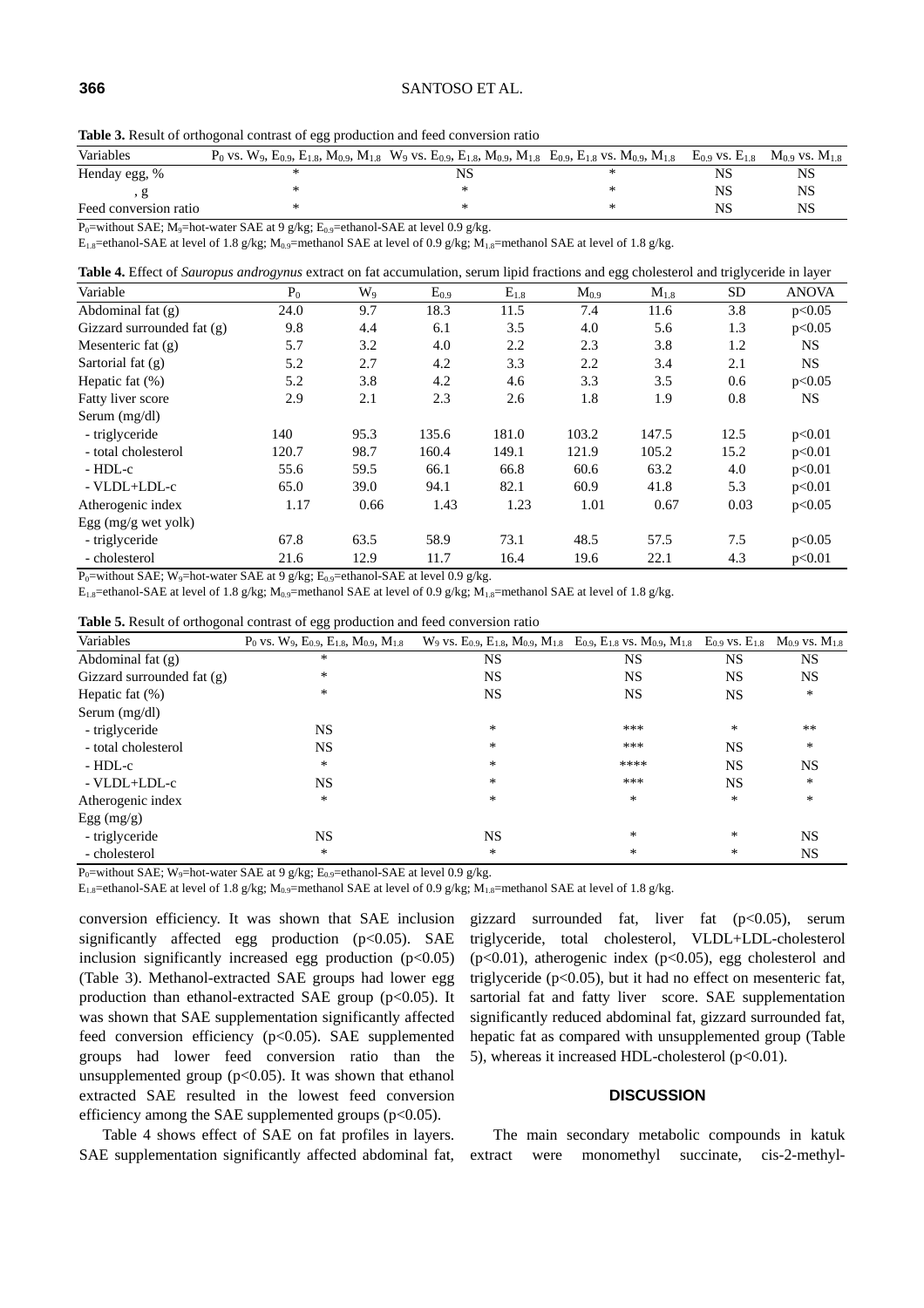cyclopenthanol acetate, benzoic acid, phenyl malonic acid, methylpyroglutamate and 2-pyrolidinone (Agustal et al., 1997). In addition, Suprayogi (2000) found that katuk leaf contained androstan-17-one, 3-ethyl-3-hydroxy-5 alpha (steroid), 3,4-dimethyl-2-oxocyclopent-3-enylacetic acid and polyunsaturated fatty acids such as octadecanoic acids, 9-eicosyne, 5,8,11-heptadecatrienoic acid ethyl ester, 11,14,17-eicosatrienoic acid methyl ester. The increase in egg production might be stimulated by an increase in follicle growth and improved reproduction. Benzoic acid might be converted to benzoic-estradiol (Siswandono and Soekardio, 1995). Furthermore, they stated that benzoic estradiol improved the function of reproduction and stimulated the growth of follicle and FSH. In addition, androstan-17-one, 3-ethyl-3-hydroxy-5 alpha will most probably be converted to the estradiol, estrone and progresteron in females or might also be changed to the mineralocorticoid (corticosterone, aldosteron) or glucocorticoid (corsisone, cortisol) (Suprayogi, 2000). These hormones regulate repdoduction, growth, lactation and other physiological process.

It was also assumed that continuous supplementation of SAE might improve the balance of microorganism in digestive tract by lowering pathogenic microorganisms such as *Escherichia coli* and *Salmonella sp*. (Santoso et al., 2001; Santoso et al., 2002a), *Salmonella typhosa* and *Staphylococcus aureus* (Darise and Sulaeman, 1997) and increasing effective microorganism such as *Lactobacillus sp*. and *Bacillus subtilis* (Santoso et al., 2001). It was known that increasing number of *Bacillus subtilis* (Santoso et al., 1995) and/or *Lactobacillus sp*. improved feed conversion efficiency.

Monomethyl succinate, cis-2-methyl-cyclopenthanol acetate, 3,4-dimethyl-2-oxocyclopent-3-enylacetic acid, phenylmalonic acid and methylpyroglutamate might be hydrolyzed to the succinate, acetate, malonic acid and glutamate, respectively. Succinate, malonic acid and acetate are involved in the sequence of reaction in the citric acid cycle. (Rodwell, 1988; Voet and Voet, 1990). Glutamate plays important role in the interconversion between amino acids (histidine, proline, glutamine and arginin) and the citric acid cycle through transamination in the gluconeogenesis (Ganong, 1993). Therefore, it is logical if SAE supplementation improved feed efficiency. SAE extracted by ethanol resulted in the best performance. Quantifying the main compounds is needed to elucidate this phenomenon. It was found that method of extraction affected egg production. Ethanol-extracted SAE had the highest value. It was hypothesized that ethanol-extracted SAE might contain the highest value of benzoic acid and androstan-17-one, 3-ethyl-3-hydroxy-5 alpha (steroid).

Considerable efforts have been made to reduce cholesterol content in chicken egg with little success (Noble et al., 1990; Michella and Slaugh, 2000). Some investigators succeeded to reduce egg cholesterol but it was followed by the reduction of egg production. However, the present study showed that the supplementation of hot water extracted SAE or ethanol-extracted SAE at level 0.9 g/kg drastically reduced egg cholesterol with better egg production. This occurrence might result from the synergism of active compounds in SAE. It means that certain compounds in SAE improved egg production, whereas others reduced egg cholesterol without any negative effects on egg production. It is needed further study to elucidate active compounds that influence cholesterol metabolism, and the mechanisms. Shim et al. (2004) found that the reduction of serum cholesterol by medical herb (e.g. *Codonopsis lanceolata*) was partly caused by the elevation of biliary excretion of cholesterol.

The reduction in cholesterol content of eggs found in layers fed diet supplemented hot-water SAE or ethanol-SAE at level of 0.9 g/kg, up to 40%, is probably significant in practical terms to the poultry industry, because the Food and Drug Administration in the United States (1997) has stated that for a product to legally claim "less" or "reduced amount of a nutrient", it has to have 25% less than the normal amount of that nutrient. However, normal content of egg cholesterol in control group was higher as compared with the observation of Hall et al. (1992) who found that egg cholesterol of RIR ranged from 15.15 to 18.50 mg/g wet yolk.

It is interest to note that lowering effect of SAE on cholesterol was influenced by the method of extraction. SAE extracted by hot water reduced both serum and egg cholesterol, whereas SAE extracted by ethanol  $(0.9 \text{ g/kg})$ resulted in lower egg cholesterol with higher serum cholesterol. These suggested that the concentration of active compounds extracted was affected by the method of extraction. It was also found that level of SAE affected both serum and egg cholesterol.

Another interesting result was SAE extracted by hot water or by methanol (1.8 g/kg) reduced serum VLDL+LDL-cholesterol with higher HDL-cholesterol, whereas ethanol extracted SAE increased HDL-cholesterol. From these results, SAE might be able to be used to reduce the risk of atherosclerosis. This was confirmed by lower atherogenic index in the present study. Further study is needed to elucidate the effect of SAE on atherosclerosis. It was unknown why ethanol extracted SAE caused higher serum cholesterol and VLDL+LDL-cholesterol concentrations with lower egg cholesterol. The latest fact suggested that cholesterol distribution from serum to egg was inhibited.

The reduction of abdominal fat, gizzard surrounded fat and liver fat by SAE confirmed previous investigations (Santoso and Sartini, 2001; Santoso, 2001b; Santoso et al.,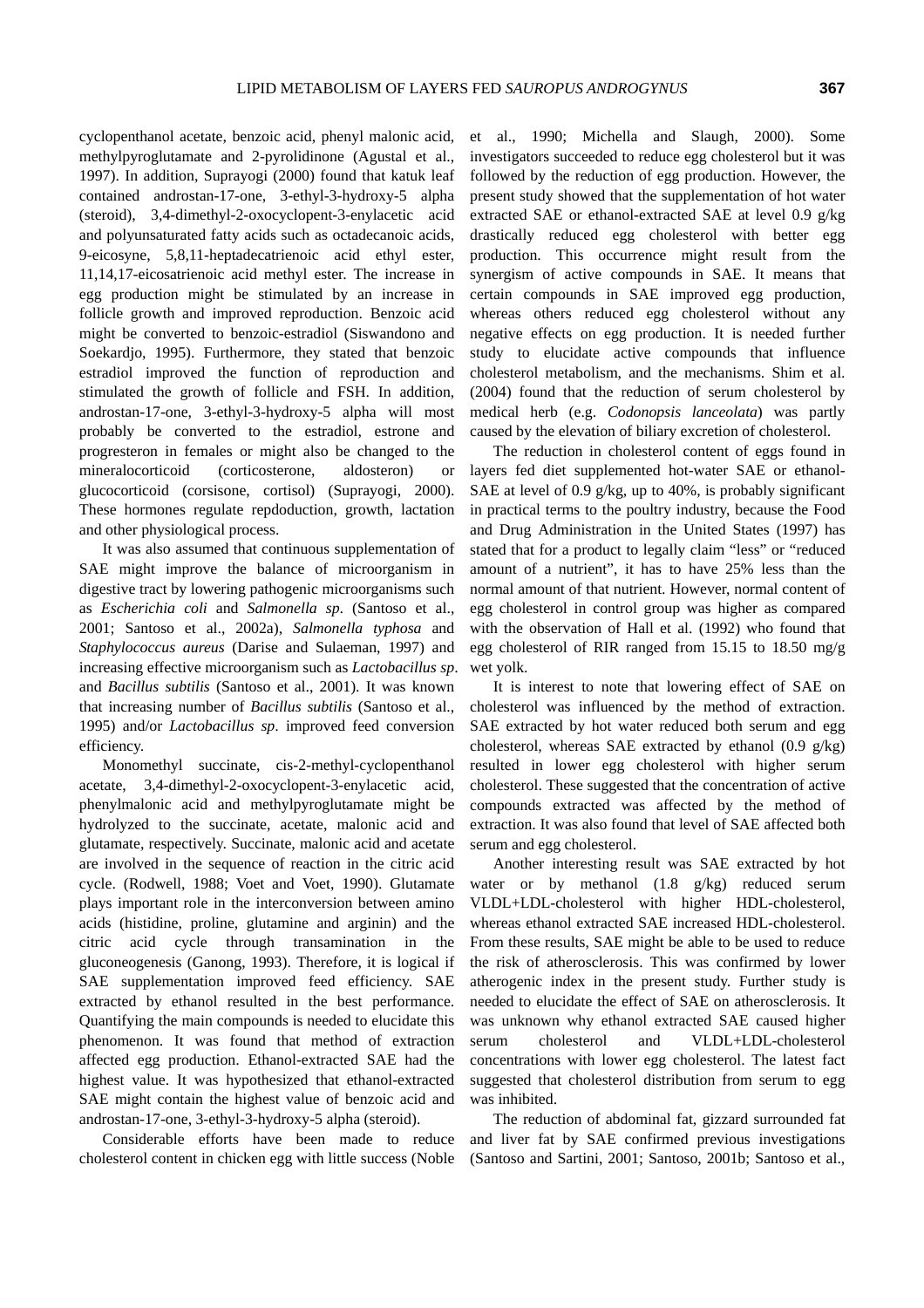2002b). These authors found that feeding SAE or *Sauropus androgynus* leaf meal reduced fat accumulation in the body, abdomen and liver. However, the concentration of serum tryglyceride was influenced by the method of extraction. Hot-water extracted SAE reduced serum triglyceride, ethanol extracted SAE at level of 1.8 g/kg increased serum triglyceride, whereas methanol extracted SAE had no effect. This difference might relate to the different active compounds concentration in each extract. The main active compound affected fat accumulation might be methylpyroglutamate which is converted to glutamate. The stimulation of protein synthesis by glutamate may reduce substrate supply for fatty acid synthesis. Furthermore, glutamate could further be converted to L-arginine and then to nitric oxide. Nitric oxide could block LDL oxidation and reduced atherosclerosis (Cooke, 1998; Drexler, 1999; Napoli and Ignarro, 2001).

The remainder of methyl groups resulted from degradation of methylpyroglutamate, monomethyl succinate and cis-2-methyl-cyclopenthanol acetate might also have an important role in biochemical reaction as exogenous methyl sources in the body.

# **CONCLUSION**

The present study concluded that supplementation of hot water extracted SAE or ethanol extracted SAE improved egg production and feed conversion efficiency, and reduced egg cholesterol.

### **ACKNOWLEDGEMENT**

The authors would like to thank Directorate General for Higher Education of the Ministry of Education, Indonesia for financial support of this experiment under Contract No. 009/LIT/BPPK-SDM/IV/2002.

# **REFERENCES**

- Agustal, A., M. Harapini and Chairul. 1997. Analisis kandungan kimia ekstrak daun katuk (*Sauropus androgynus* (L) Merr) dengan GCMS. Warta Tumbuhan Obat, 3 (3):31-33.
- AOAC. 1980. Official Methods of Analysis. 11<sup>st.</sup> ed. Association of Official Analytical Chemists, Washington, DC.
- Cao, J., K. Li, X. Lu and Y. Zhao. 2004. Effects of florfenical and chromium (III) on humoral immune response in chicks. Asian-Aust. J. Anim. Sci. 17:366-370.
- Cooke, J. P. 1998. Is atherosclerosis an arginin deficiency disease? J. Invest. Med. 46:377-380.
- Darise, M. and Sulaeman. 1997. Ekstraksi komponen kimia daun katuk asal Sulawesi Selatan berbagai metode serta penelitian daya hambat terhadap bakteri uji. Warta Tumbuhan Obat, 3 (3):37-38.
- Darise, M. and S. Wiryowidagdo. 1997. Isolasi dan identifikasi kandungan kimia daun katuk asal Kabupaten Soppeng,

Sulawesi Selatan. Warta Tumbuhan Obat, 3 (3):35-36.

- Drexler, H. 1999. Nitric oxide and coronary endothelial dysfunction in humans. Cardiovasc. Res. 43:572-579.
- Food and Drug Administration of the United States. 1997. A Food Labeling Guide-Appendix A: Definitions of Nutrient Content Claims. Center for Food and Safety and Applied Nutrition, Washington, DC.
- Ganong, W. F. 1993. Review of Medical Physiology, 6<sup>th</sup> ed. Prentice-Hall International Inc. San Francisco.
- Hall, L. M. and J. C. McKay. 1992. Variation in egg yolk cholesterol concentration between and within breeds of the domestic fowl. Br. Poult. Sci. 33:941-946.
- Michella, S. M. and B. T. Slaugh. 2000. Producing and marketing a specialty egg. Poult. Sci. 79:975-976.
- Napoli, C. and L. J. Ignarro. 2001. Minireview. Nitric oxide and atherosclerosis. Nitric Oxide, Biology and Chemistry 5:88-97.
- Noble, R. C., M. Cocchi and E. Turchetto. 1990. Egg fat a case for concern? World`s Poult. Sci. J. 46:109-118.
- Paik, I. K. and R. Blair. 1996. Atherosclerosis, cholesterol and egg. Asian-Aust. J. Anim. Sci. 9:1-25.
- Risfaheri, S. Yuliani and Anggraeni. 1997. Studi pembuatan simplisia dan ekstrak kering daun katuk. Warta Tumbuhan Obat, 3(3):30-31.
- Rodwell, V. W. 1988. Catabolism of the carbon skeletons of amino acids. *In*: Harper's Biochemistry. 21st ed. (Ed. R. K. Murray, D. K. Granner, P. A. Maqyes and V. W. Rodwell). Appleton & Lange, Nprwalak, Connecticut/San Mateo, California.
- Santoso, U. 2000. Mengenal daun katuk sebagai feed additive pada broiler. Poult. Indonesia 242:59-60.
- Santoso, U. 2001a. Effect of *Sauropus androgynus* extract on the carcass quality of broiler chicks. Buletin Peternakan dan Perikanan, 7:22-28
- Santoso, U. 2001b. Effect of *Sauropus androgynus* extract on the performance of broiler. Buletin Peternakan dan Perikanan, 7:15-21.
- Santoso, U. 2001c. Effect of *Sauropus androgynus* extract on organ weight, toxicity and number of *Salmonella sp* and *Escherichia coli* of broiler meat. Buletin Peternakan dan Perikanan, 7(2):162-169.
- Santoso, U. 2002. Aplikasi Teknologi Ekstrak Daun Katuk pada Broiler. Public Service. Bengkulu University, Bengkulu.
- Santoso, U. and Sartini. 2001. Reduction of fat accumulation in broiler chickens by *Sauropus androgynus* (Katuk) leaf meal supplementation. Asian-Aust. J. Anim. Sci. 14:346-350.
- Santoso, U., S. Ohtani and K. Tanaka. 2000a. Tu-chung leaf meal supplementation reduced an increase in lipid accumulation of chickens stimulated by dietary cholesterol. Asian-Aust. J. Anim. Sci. 13:1758-1763.
- Santoso, U., Suharyanto and E. Handayani. 2001b. Effects of *Sauropus androgynus* (Katuk) leaf extract on growth, fat accumulation and fecal microorganisms in broiler chickens. Jurnal Ilmu Ternak dan Veteriner, 6:220-226.
- Santoso, U., J. Setianto and T. Suteky. 2002a. Penggunaan Ekstrak Daun Katuk untuk Meningkatkan Efisiensi Produksi dan Kualitas Telur yang Ramah Lingkungan pada Ayam Petelur. Research Report, Bengkulu University, Bengkulu.
- Santoso, U., T. Suteky, Heryanto and Sunarti. 2002b. Pengaruh cara pemberian ekstrak daun katuk (*Sauropus androgynus*) terhadap penampilan dan kualitas karkas ayam pedaging. JITV, 7:143-148.